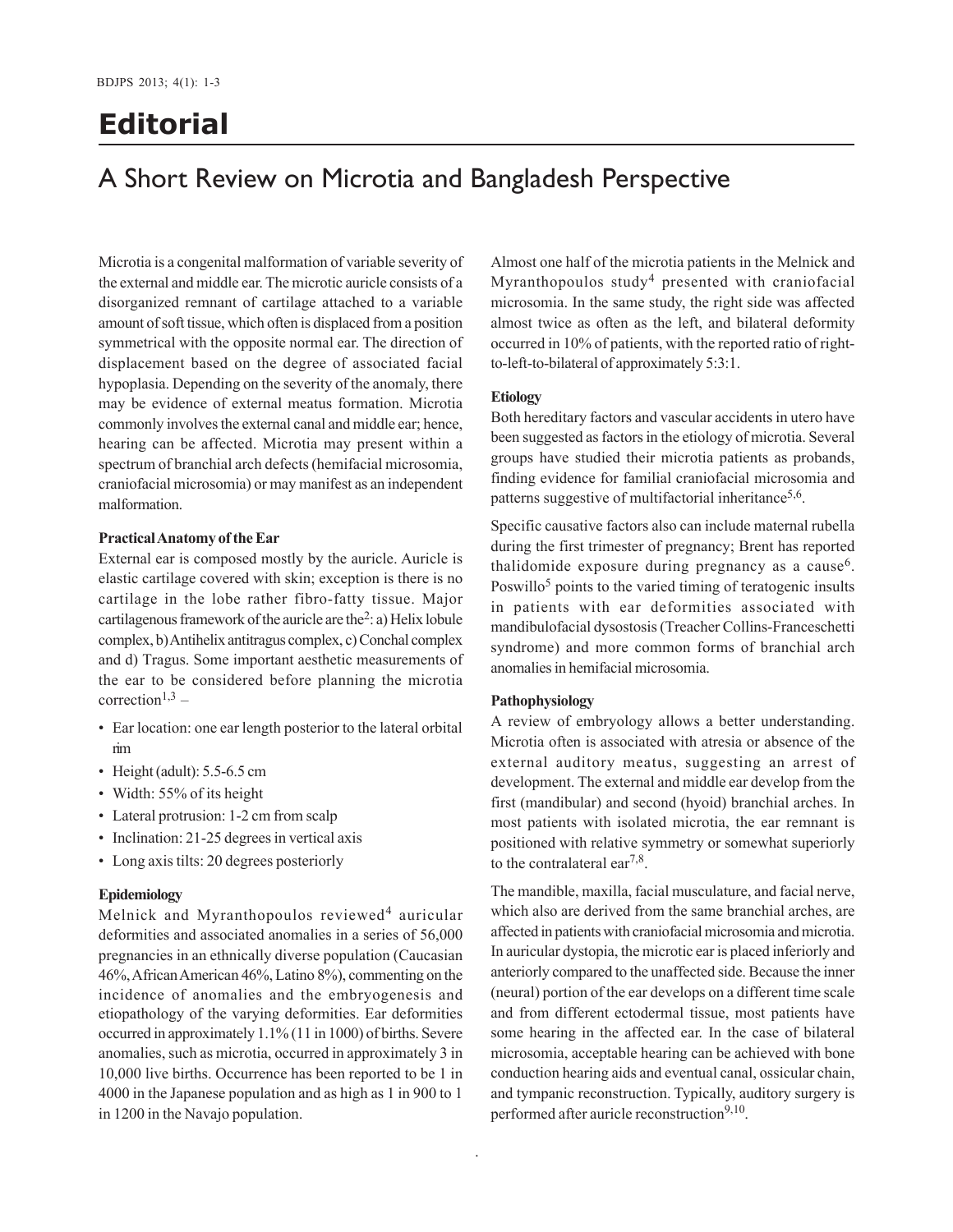#### **Presentation**

Most patients present as infants or children. The head and neck examination should be complete; search for other evidence of craniofacial microsomia including facial asymmetry, epibulbar dermoids, malocclusion, facial nerve weakness, and macrostomia. Consultation with a geneticist is often helpful to identify special subsets of microtia patients, such as those with Goldenhar syndrome. Genetic consultation is also helpful to the family to identify risk to future progeny of the parents and of the proband<sup>1,2,9</sup>.

## **Indication of surgery**

Psychologically, the absence of an ear is significant for both males and females. Even after adjusting hairstyles, the absence of an ear is noticeable to peers and others. Like other patients with blatant anomalies, many children with microtia have lower self-esteem and develop either behavioral problems or become excessively introverted<sup>9</sup>.

Opinions vary between surgeons as to the optimal sequence of procedures for reconstruction of the microtic ear. While the approach championed by  $Brent<sup>11</sup>$  was well illustrated in the literature, with excellent long term results, newer approaches by Nagata<sup>12</sup> and Firmin<sup>13</sup> had been followed by others, with possibly better results. The basic steps required are similar, but the staging and manner in which those steps are accomplished vary.

The ear reaches approximately 85% of adult size at age 3 years. Growth continues into adulthood but little change in the width or distance from the scalp occurs in individuals older than 10 years. For practical purposes, the normal ear is developed fully by age 6-7 years. To perform an autologous reconstruction, sufficient cartilage must be available. Generally, the costal cartilages are adequate by the time the patient is aged 10 years. The surgeon must balance concerns regarding the psychological impact of the deformity with having sufficient cartilage to carry out the optimal reconstruction in the fewest number of surgeries $11,12$ .

#### **Treatment**

The reconstruction of microtia, regardless of the type and associated deformities, requires 2 main elements. The first is sculpture of a framework from autogenous rib cartilage to reproduce the contours of the ear, and the second is coverage of the framework with the cutaneous remnant and adjacent skin. The greater part, if not the complete reconstruction, can be accomplished in 2 stages, with only minor revisions generally required beyond these two surgeries $1,2,14$ .

Reconstruction of the external ear can be performed in 1 of 3 fashions: prosthetic replacement, reconstruction with a

prosthetic framework, or local tissue and/or flap coverage or reconstruction with an autologous framework $14,15$ . Infants should have baseline audiology evaluation of the affected and unaffected ears. Address hearing deficits promptly to prevent speech problems.

## **Prosthetic ear replacements**

Prosthetic ear replacements, when made well, can appear quite natural. The newer osseointegrated anchoring systems are more reliable than older adhesive-based systems. The procedure requires placement of a titanium anchor within the drilled temporal bone. After integration of several titanium posts, the surface magnet system and prosthesis can be attached<sup>16,17</sup>.

## **Prosthetic frameworks**

Cronin and Brauer reported prosthetic frameworks for auricular reconstruction in the mid-1960s; they then abandoned them because of the likelihood of erosion and exposure necessitating explantation in virtually all patients if observed long enough. Newer alloplasts also have been marketed with the promise of better tissue integration and spontaneous healing because of vascular ingrowth. The junior author's experience with Porex, reported to heal spontaneously at small sites of exposure, has been disappointing<sup>16,18</sup>.

## **Autologous reconstruction**

The criterion standard for external ear reconstruction is autologous reconstruction with cartilage19. First reported by Pierce in the  $1930s^{20}$  and expanded upon by Converse<sup>21,22</sup> and Tanzer<sup>23</sup> in the 1940s, autologous cartilage reconstruction came to the forefront with Brent in the  $1980s^{11}$ . Refinements in framework carving and techniques by the senior author, Nagata<sup>12</sup>, and Firmin<sup>13</sup> had increased the artistry and reliability of autologous ear reconstruction.

All autologous reconstructions have 3 main elements in common: (1) construction and placement of a cartilage framework; (2) lobule rotation, conchal excavation, and tragus formation; and (3) elevation of the pinna.

Long-term results of ear reconstruction are gratifying for both patients and surgeons. Autologus reconstruction of the ear can look quite lifelike but does not have the flexibility to touch. If indicated, auditory surgery can be performed after the second stage. Interestingly, growth has been reported in reconstructed ears in children $24,25$ .

## **Bangladesh Perspective**

The history of microtia operation in Bangladesh is quite long. Different plastic surgeons used to operate on microtia cases sporadically and no proper documentation and publications